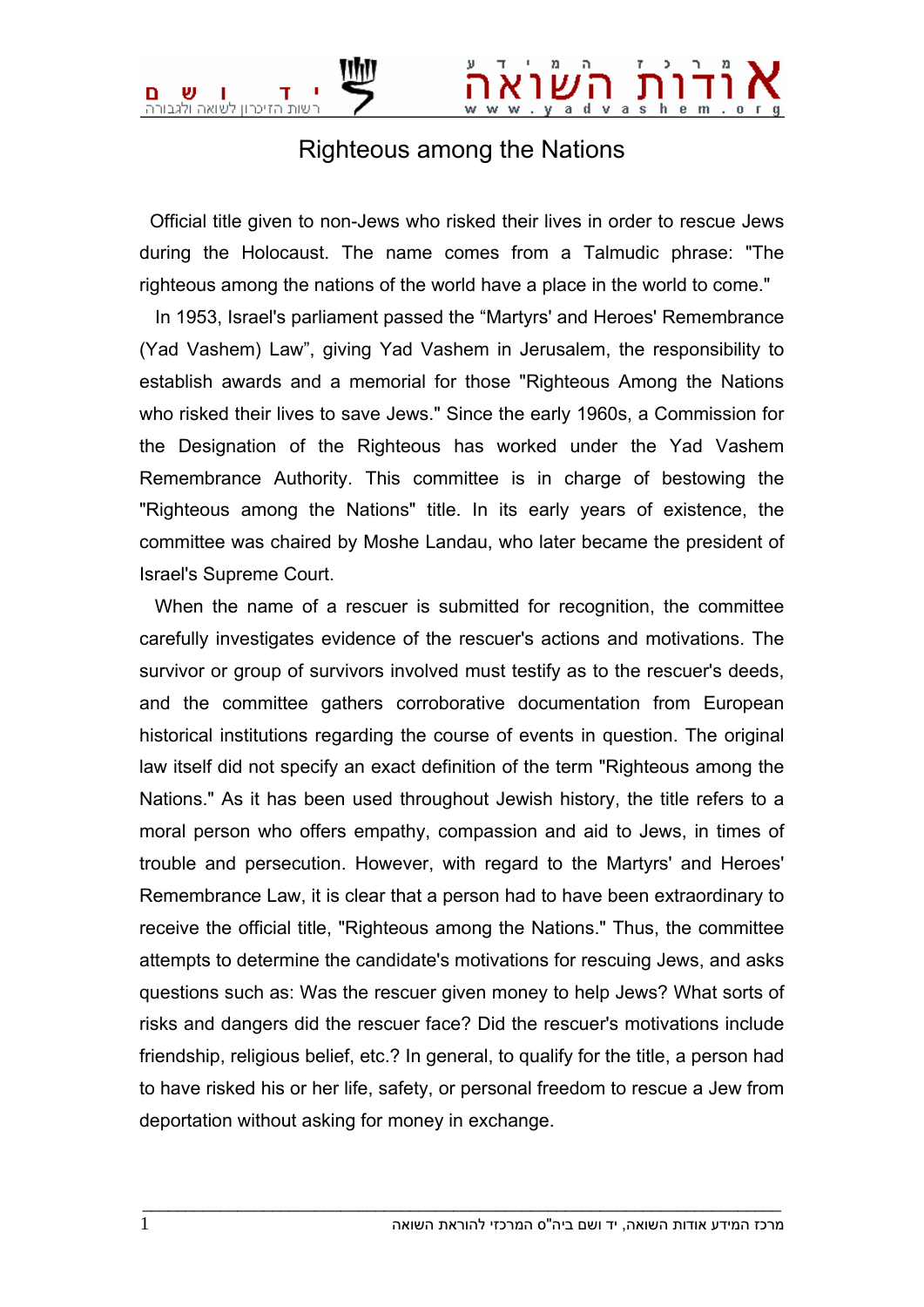## $v a s$

 In some cases, the issue of "risk" or "danger" is difficult for the committee, as there were rescuers who had diplomatic immunity from persecution in the countries where they were working, and thus did not put themselves in actual life-threatening situations. For example, Aristides de Sousa Mendes, the Portuguese consul in France who gave Jews entry visas to his country; Sempo Sugihara, the Japanese consul in Kovno who did the same; and Paul Gruninger, the Swiss police captain on the Austrian border who let hundreds of Jewish refugees enter Switzerland - all disobeyed the official instructions of their respective governments, in order to save Jewish lives. However, they also all had a special diplomatic status removing grave danger. Even so, they did lose jobs or reputations and suffered due to their humane activities, and thus the committee chose to honor them. Raoul Wallenberg, the Swedish diplomat who saved tens of thousands of Hungarian Jews, also had diplomatic immunity, but that did not keep him from being arrested by the Soviets after the liberation of Budapest.

 In many cases, it was not diplomats, but "ordinary people" who saved Jewish lives during the Holocaust. People who chose, against all odds, to hide one or more Jewish people in their homes or yards. Often, the rescuer would build a bunker for the victim, who would stay there for weeks, months, or years, hardly seeing the sunlight. Food was very scarce during the war, and the rescuer would share the few pieces of bread he/she had with the Jews he/she was hiding from the Nazis.

 There are also cases where groups of people, rather than individuals, rescued Jews. In the Netherlands, Norway, Belgium and France, underground resistance groups helped Jews, largely by finding them hiding places. One very special group of people lived in the small Dutch village of Nieuwlande. In 1942 and 1943, the villagers decided collectively that every household would conceal one Jewish family or individual. All 117 inhabitants of Nieuwlande were designated as "Righteous among the Nations." Another instance of a group of rescuers was in the French village of Le Chambon-sur-Lignon. The village's pastor, Andre Trocme, prevailed upon the members of his community to provide hiding places and assistance for Jews running from the Nazis. In

 $\bot$  , and the set of the set of the set of the set of the set of the set of the set of the set of the set of the set of the set of the set of the set of the set of the set of the set of the set of the set of the set of t